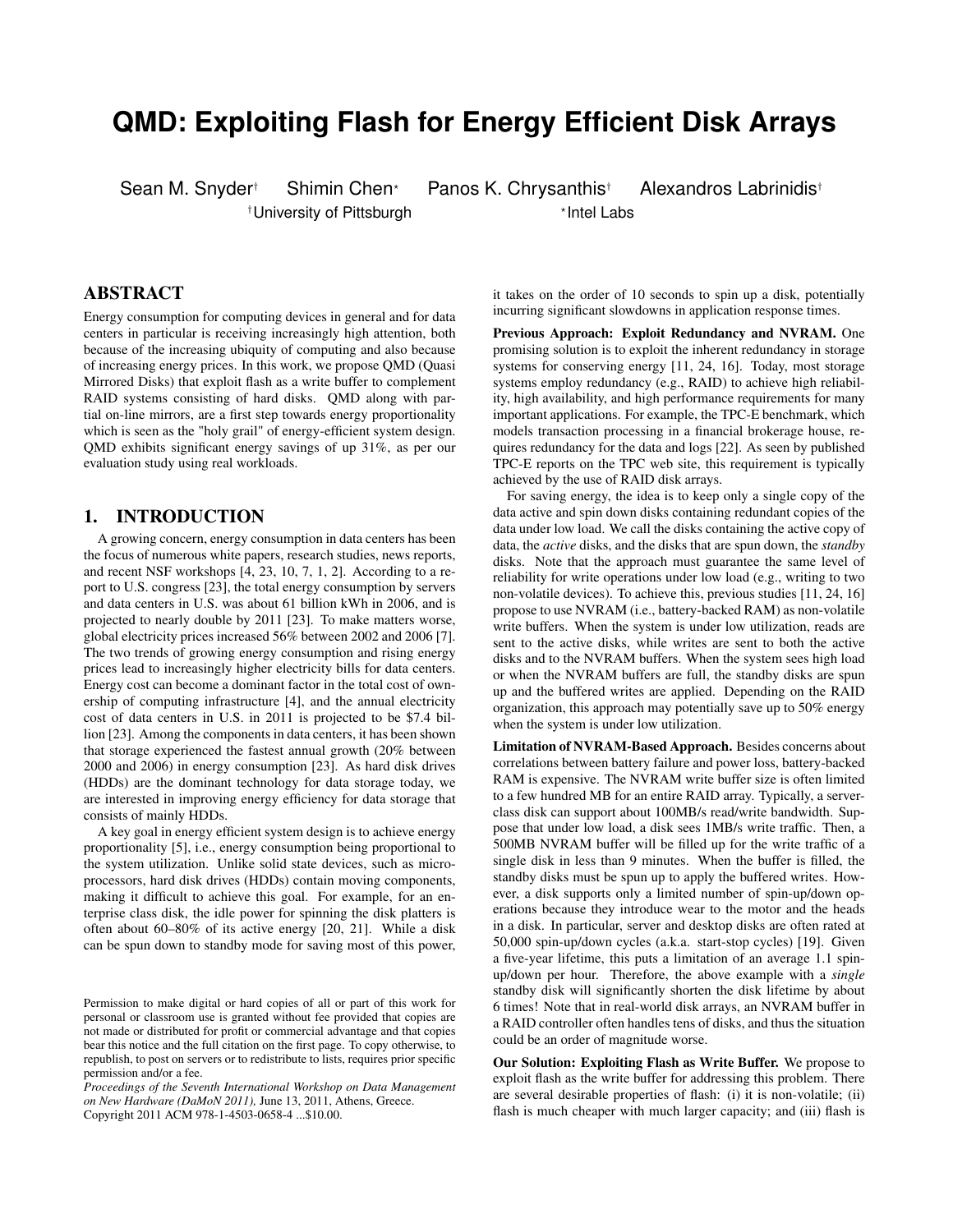

Figure 1: Basic RAID schemes. (Capital letters represent data blocks; Px represents a parity block.)

energy efficient and supports energy proportionality well. Moreover, flash-based cache products with hundreds of GB capacity are already available for storage systems [13]. One can utilize the same flash for saving energy. This nicely shares the resource: *the flashbased cache improves I/O performance under high system load and saves energy under low load*.

In our design, we aim to achieve low spin-up/down counts while preserving the performance of RAID under low utilization, under high utilization, and during state transitions. We call the solution in this paper, QMD (Quasi Mirrored Disks), as we mainly focus on mirror-based RAID schemes (e.g., RAID 1 and RAID 10), and we study partial on-line mirrors in order to achieve the ideal goal of energy proportionality. We present preliminary evaluation of our solution by simulating I/O traces of real-world applications. Experimental results show that QMD can save 11%–31% energy, and reduce the number of spin-up/downs by 80%.

Outline. Section 2 provides background on exploiting redundancy for RAID arrays. Section 3 presents our solution, QMD, and discusses our research direction for achieving the energy proportionality goal. Section 4 evaluates QMD using real-world I/O traces. Section 5 describes related work. Section 6 concludes the paper.

# 2. EXPLOITING STORAGE REDUNDANCY FOR SAVING ENERGY

We start by refreshing our memory of the common RAID schemes in Section 2.1. Then, in Section 2.2, we describe the basic operations for exploiting RAID redundancy for saving energy.

#### 2.1 Background: Common RAID Schemes

Figure 1 shows three basic RAID schemes [14]. They are widely used and serve as building blocks for composite RAID schemes.

- *RAID 0 (a.k.a. striping)* places data blocks across disks in a round robin fashion for high performance. RAID 0 does not provide redundancy, and therefore is often combined with other RAID schemes for reliability and availability.
- *RAID 1 (a.k.a. mirrored disks)* mirrors data blocks between two (or more) disks. Every write is sent to both disks, while a read can be served by either disk. Therefore, RAID 1 of two disks achieves twice the read bandwidth of a single disk and 100% data redundancy. It can tolerate one disk failure.
- *RAID 5 (a.k.a. striping)* stripes data across  $N (N \geq 3)$  disks. The N blocks at the same disk address form a stripe group. One of them is a parity block, computed as the bit-wise XOR of the other  $N-1$  data blocks. RAID 5 places the parity blocks across disks in a round robin fashion. Every write must modify both the target data block and the associated parity block, requiring two reads for fetching the two old blocks followed by two writes. RAID 5 can tolerate a single disk failure. A data block of the failed disk can be reconstructed as the bit-wise XOR of the other  $N - 1$  blocks in the same stripe group.

• *Composite RAID Schemes:* RAID 10 (i.e., 1+0) is a stripe of mirrors, where every disk in RAID 0 (in Figure 1(a)) is replaced with a pair of mirrored disks. A RAID 10 of  $2N$  disks can tolerate  $N$  disk failures (each in a disjoint mirror). Similarly, RAID 50 replaces every disk in RAID 0 with a RAID 5.

Redundancy is achieved by either mirror-based schemes (e.g., RAID 10) or parity-based schemes (e.g., RAID 5). The main advantage of the latter is that it saves disk capacity; RAID  $5$  of  $N$  disks utilizes  $1 - \frac{1}{N}$  of the total capacity, while RAID 1 utilizes only 50%. In other words, given the same individual disk capacity and the target total capacity, RAID 5 uses fewer number of disks than RAID 10. However, as disk capacity has been growing exponentially, total capacity is less of a concern today. The number of disks in RAID is often determined by application performance requirements in terms of throughput and IOs per seconds (IOPS), rather than total available capacity, as evidenced by many TPC results.

On the other hand, mirror-based schemes have higher write performance than parity-based schemes during normal operations. Moreover, when a disk fails, mirror-based schemes can serve data directly from good disks, while parity-based schemes suffer from large performance degradation due to the many I/Os for retrieving blocks in the same stripe group to reconstruct a block on the failed disk. As a result, mirror-based schemes become increasingly popular today. For example, many TPC-E benchmark results that store data on disks use RAID 10 for reliability.<sup>1</sup> We focus on mirrorbased schemes in this paper.

## 2.2 Basic Operations for Saving Energy

Previous studies [11, 24, 16] propose to exploit the RAID redundancy for saving energy and uses NVRAM for achieving reliability when the system is under low utilization. The basic operations are:

- 1. *All Disks under High Utilization:* The system performs normal RAID operations with all disks running under high load.
- 2. *Active Disks with NVRAM under Low Utilization:* When the system is under low utilization, a number of disks is spun down to save energy. This number depends on the RAID scheme. In mirror-based schemes, one disk in every mirror can be spun down, thus potentially saving up to 50% energy. In paritybased schemes (e.g., RAID 5 with  $N$  disks), one disk in every parity group can be spun down (saving up to  $\frac{1}{N}$  energy in RAID 5). Reads are handled by the active disks; parity-based schemes require the costly XOR computation for reconstructing disk blocks on the standby disks. Writes are sent to both

<sup>1</sup>A few published TPC-E results (including the current Watts/Performance lead, Fujitsu PRIMERGY RX300 S6 12x2.5) store data mainly on arrays of flash-based SSDs for reducing energy consumption. In such configurations, SSD capacity is a much more significant concern and therefore RAID 5 is often employed. However, the focus of this paper is on using a small amount of flash for improving the energy efficiency of disk storage, which is the dominant storage technology today.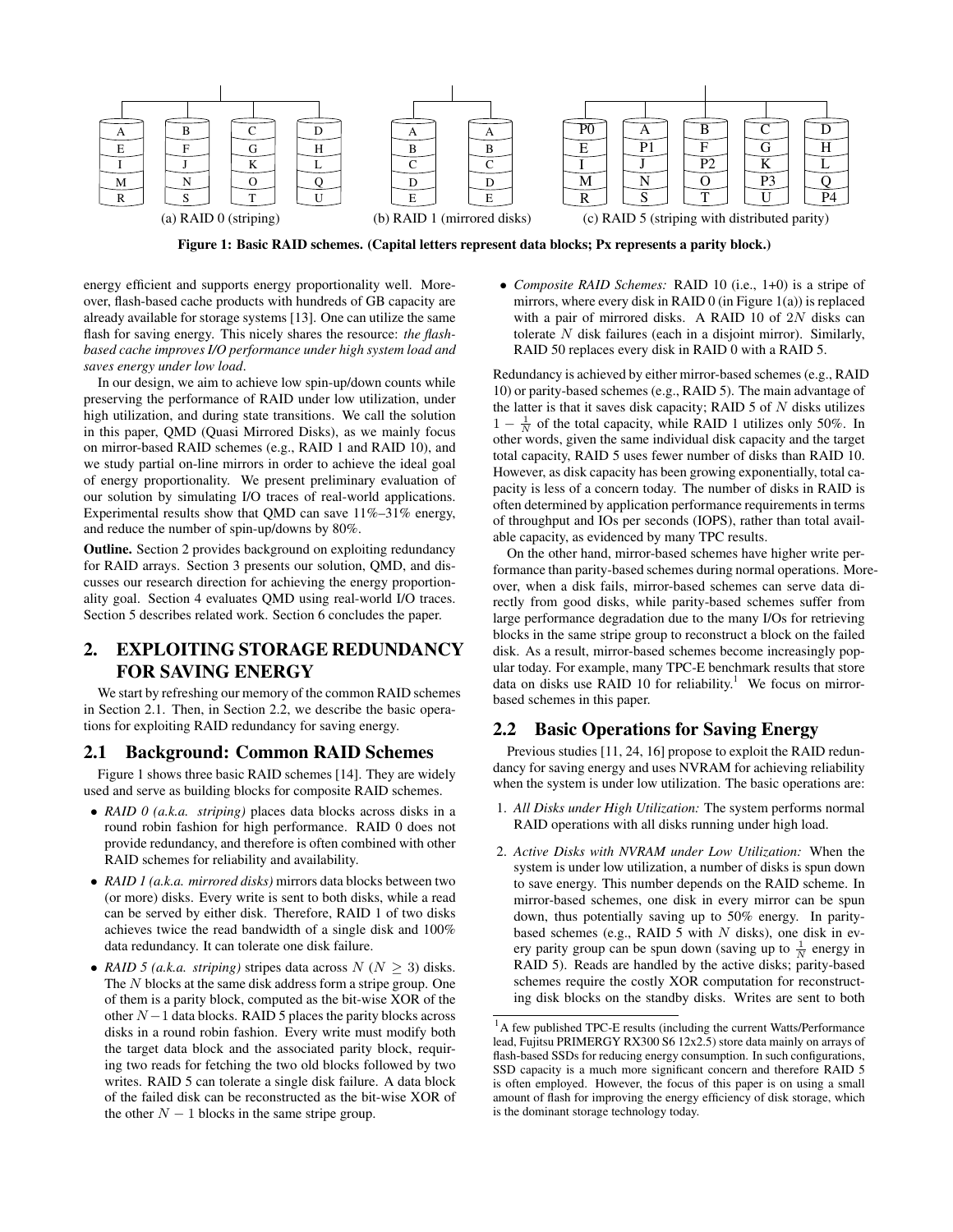

Figure 2: Flash-enhanced RAID 10 schemes.

the active disks and the NVRAM to guarantee reliability. Comparing mirror-based and parity-based schemes, it is clear that the approach fits mirror-based schemes better.

3. *Flushing NVRAM Data to Standby Disks:* When the NVRAM write buffer is full or when the system transitions from low utilization back to high utilization, the data cached on NVRAM must be flushed to bring the standby disks up to date.

There are two main problems of this approach. First, the capacity of NVRAM is typically limited to a few hundred MB, potentially incurring frequent flushing operations, as shown in the back-ofenvelope computation in the Introduction. Frequent flushing operations can both dramatically reduce disk lifetimes and reduce the energy savings because the standby disks must be spun up for writing the buffered data. In this paper, we address this problem by exploiting flash as a large-capacity nonvolatile write buffer.

Second, the energy savings are bounded by the RAID schemes, leaving a big gap to reach the ideal goal of energy proportionality. For example, when the system is under 1% load, RAID 10 still keeps 50% of the disks active. We discuss potential solutions to this problem, which requires coordination between applications and storage systems to avoid performance problems.

### 3. QUASI MIRRORED DISKS

We propose QMD (Quasi Mirrored Disks) that exploits flash for removing the limitation of NVRAM in Section 3.1, and discuss *partial on-line mirrors* as future research direction for achieving the goal of energy proportionality in Section 3.2.

#### 3.1 Flash-Based Write Cache

We analyze the access pattern of the write cache. Under low utilization, block writes are appended to the write cache, resulting in sequential writes. During flushing, the write cache must support random reads for two reasons: (i) we would like to reorder and optimize the block writes to disks; and (ii) during the transition from low utilization to high utilization mode, we want the write cache to serve incoming I/O requests in order to minimize the impact of flushing on front-end operations. As flash supports both the above access patterns well, we propose to use flash as the write cache.

Figure 2 shows three ways to include flash-based write caches in QMD, using RAID 10 as an example RAID scheme. In (a), we enhance every pair of mirrored disks with a separate flash device. In (b), we use a flash device for an entire RAID 10 volume that stripes data across the mirror pairs. In (c), multiple RAID 10 volumes share the same flash device. From (a) to (c), we reduce the number of flash devices in the system. The benefits are two folds: lowering the total cost and allowing dynamic sharing of the flash capacity across disks. The latter is especially important for multiple RAID 10 volumes because different volumes present separate



Figure 3: QMD data structures.

I/O address spaces to software and typically store different files. Therefore, they may see very different utilizations. For example, some volumes may be under high utilization, while others under low utilization. The volumes under low utilizations may see different write traffic and thus consume the write cache at different speeds. Dynamic sharing can balance the spin-up/down (flushing) frequencies across different volumes and achieve the same maximum flushing frequency with reduced total write cache size.

However, dynamic sharing introduces complexities in flash cache management. For example, a naive design may employ a single log-structured layout for the flash space. However, different volumes may perform the flush operations at different times, leaving many holes in the log. This either incurs random writes or requires expensive garbage collection operations. In the following, we describe our proposal to efficiently address these complexities.

Flash Space Management. Figure 3 illustrates the data structures of QMD on flash and in NVRAM. Since most functions of NVRAM (e.g., non-volatile write cache during both high and low utilizations) can be satisfied by the flash cache, cost-effective storage designs may reduce the size of NVRAM significantly (e.g., by 10X). Therefore, we use only a small amount of NVRAM in our design mainly as a staging area to reduce wasteful flash writes.

The flash space is divided into fixed sized (e.g., 1GB) extents, as shown in Figure 3. Extent is the unit of flash space allocation. A bitmap in NVRAM keeps track of the availability of all extents. A RAID 10 volume allocates a flash extent at a time. Writes to the volume are appended to the current extent; only when the extent is filled does the volume allocates a new extent. Let  $V$  be the number of volumes,  $C$  the flash capacity, and  $E$  the extent size. We choose E to satisfy  $\frac{C}{E} >> V$ , i.e., the number of extents is much larger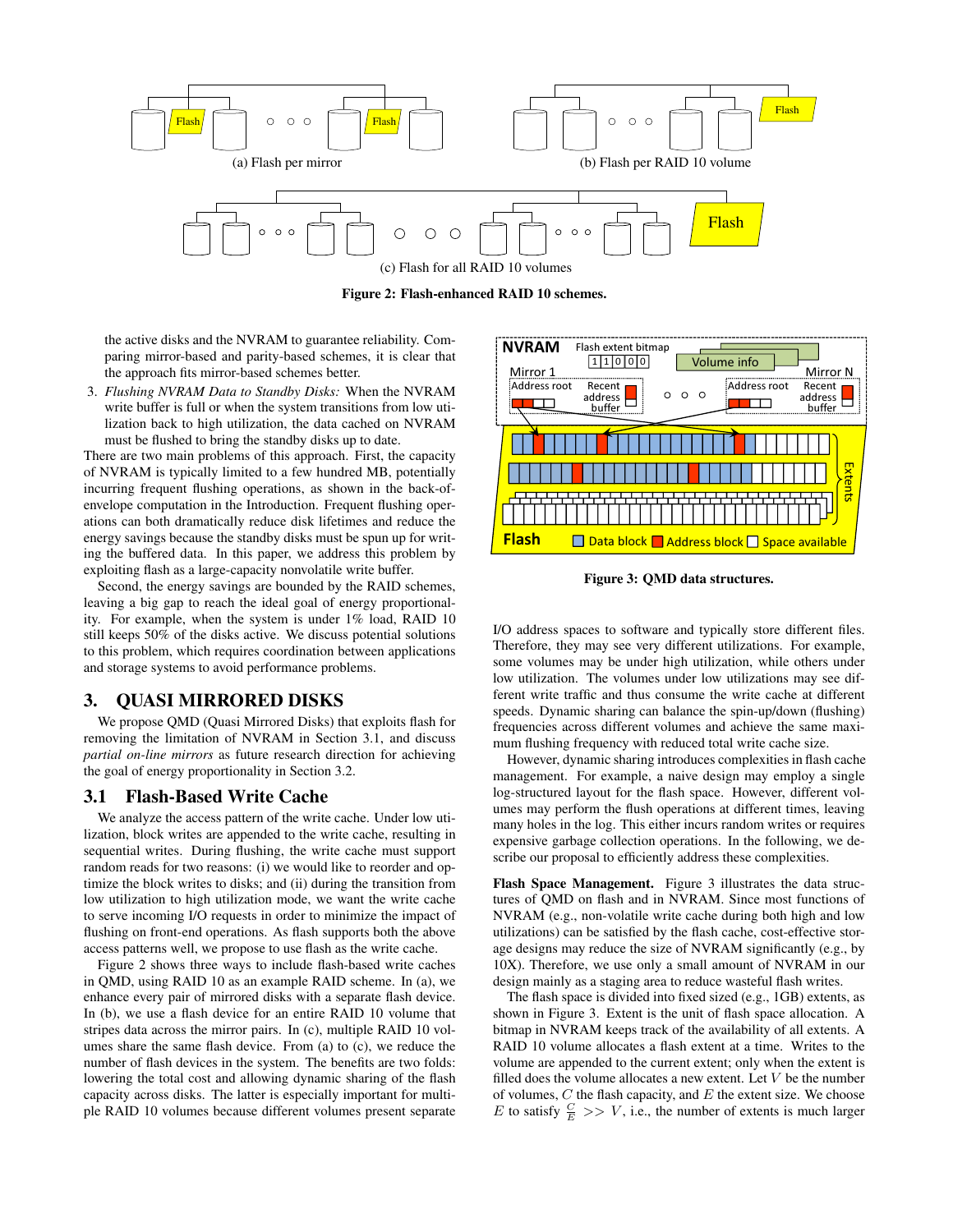```
1: Load address blocks of this mirror into memory and sort the address
     entries in disk address order (let A[0..M-1] be the sorted array, where
     M is the total number of entries);
 2: Queue is the incoming request queue for this mirror;
 3: T o Write = M; Last = -1; Direction = 1; Bound = M;4: while ToWrite > 0 do
 5: while Queue.not_empty && Queue.head is a write do
 6: R = Queue.dequeue();7: Record R's data in flash and R's target address in NVRAM;<br>8: end while
 8: end while<br>9: if Queue.
       if Queuenot\_empty && Queue.head is a read then
10: R = Queue.dequeue();<br>11: Search R's disk address in
          Search R's disk address in A[...], using binary search;
12: if there is a match then
13: Complete request R by reading the data block from flash;<br>14: else
14: else<br>15: s15: Send R to the disk;<br>16: A[i] is immediately
16: A[i] is immediately to the left of R;<br>17: if Last < i then
17: if \overline{L}ast < i then<br>18: Direction =
18: Direction = 1; Bound = M; Last = i;<br>19. else
19: else<br>20: \frac{1}{C}20: Direction = -1; Bound = -1; Last = i + 1;<br>21: end if
21: end if 22: end if
22: end if<br>23: end if
23: end if<br>24: Write24: WriteBack = 0;<br>25: for (j = Last + I)for (j = Last + Direction; (j != Bound) &&
           (WriteBack < K); j = j + Direction) do
26: if A[j] is valid then
27: Process A[j]: read its data block from flash and send write
            request to the disk;
28: Mark A[j] to be invalid;<br>29: WriteBack + +;29: WriteBack + +;<br>30: end if
          end if
31: end for<br>32: T\sigma WrT oWrite = T oWrite - WriteBack; Last = j;33: end while
```
Figure 4: Flush operation for a pair of mirrored disks.

than the number of volumes. In this way, the flash space can be shared to effectively balance the needs of multiple volumes<sup>2</sup>.

For every volume, we keep a volume info structure in NVRAM. This structure records all the extents that belong to the volume, the next flash offset to write, and a 1MB sized staging area for flash writes. The latter ensures that writes are performed in large sizes, thereby avoiding the problems of small random flash writes.

Handling Writes under Low Utilization. A write request consists of a data block and the target disk address. We append the data block to the current flash extent, and generate an address entry: (target disk address, flash address of data). However, it is wasteful to incur a (e.g., 4KB) flash write for the small sized address entry. Instead, we store it in a recent address buffer in NVRAM. When this buffer is full, we flush the buffer as an address block to the current flash extent.

As shown in Figure 3, we use a two-level structure to keep track of the data blocks. To facilitate the flushing operation for every pair of mirrored disks, we maintain this structure for every mirror. The first level is the address root in NVRAM, which records the flash offsets of the address blocks for the mirror. The second level consists of the address blocks, which in turn point to the data blocks in flash extents.

Optimizing the Flushing Operation. The system decides to transition a RAID volume from low utilization to high utilization mode



Figure 5: QMD partial on-line mirror. (Red/blue/green: address range for hot data; gray: address range for cold data)

by monitoring the I/O activities. (The implementation will be described in Section 4.) It spins up the standby disks and applies the buffered writes to bring the disks up to date. We would like to optimize the flushing operation for two goals: (i) efficiently writing the buffered data blocks; and (ii) servicing incoming requests during the transition. The key to achieve these goals is to reorder the disk writes to avoid disk seeks.

Figure 4 shows the algorithm for the flushing operation. We can run this algorithm for every pair of mirrored disks in parallel. The algorithm assumes that the volatile DRAM in the storage controller is large enough to hold all the address entries. At the beginning of the algorithm (Line 1), it reads all the address blocks of the mirror and sort the address entries. Sorting serves two purposes: (i) we can easily search incoming read requests to see if there is a hit (Line 11–13); (ii) schedule the write-backs in a disk friendly manner. The algorithm goes into a loop (Line 4–33), which processes  $K$  write backs in every iteration. ( $K$  is an algorithm parameter that we determine experimentally in Section 4.2.) An iteration first checks incoming requests. For incoming write requests, we simply cache them in the flash and NVRAM (Line 5–8). If there is an incoming read request and it is not a hit, then we send the request to the disk (Line 15). The algorithm remembers the last disk head position, and the previous direction of head movement. It chooses to schedule  $K$  write backs from the last head position following the same head movement (Line 25–31).

Space Requirement. In NVRAM, we keep a 1MB sized buffer per RAID volume, and a 4KB recent address buffer per mirror. Suppose there are 10 volumes, and 1000 mirrored disk pairs. Then we require 14MB NVRAM space, which is quite modest.

We also require volatile DRAM for the flushing operation. An address entry consists of a disk block address, and an offset in the flash extent. We can use a 32-bit integer for both addresses. For 4KB blocks, this is sufficient to support 16TB capacity. Therefore, an address entry takes 8 bytes, a 1:512 size ratio to the block size. Suppose the flash cache is 512GB large, then we require 1GB DRAM for the flushing operation, which is reasonable for a large disk array system.

#### 3.2 Partial On-line Mirrors

By exploiting RAID redundancy, we can save at most 50% energy in mirror-based RAID schemes. (The savings in parity based schemes are even smaller.) There is still a big gap to the energy proportionality goal. In this subsection, we discuss our ideas for closing this gap that we would like to explore in future research.

To further save energy, we have to spin down more disks. Therefore, not all data can be available on the active disks. While storage systems may guess the future access patterns based on block-level access history, the penalty of wrong guesses (i.e., the spin-up delay) is high especially for latency sensitive applications.

We propose to allow application software (e.g., database system) and storage systems to collaborate on addressing this problem. Compared to a storage-only solution, application software has higher-level knowledge about data accesses, has more flexibility to schedule data accesses, and can also make end users aware of the

<sup>&</sup>lt;sup>2</sup>For example, if  $C = 100GB$  and  $V = 10$ , we can choose  $E = 1GB$ . Then, the scheme can effectively handle even extreme cases such as one volume seeing 90X write traffic than the other volumes.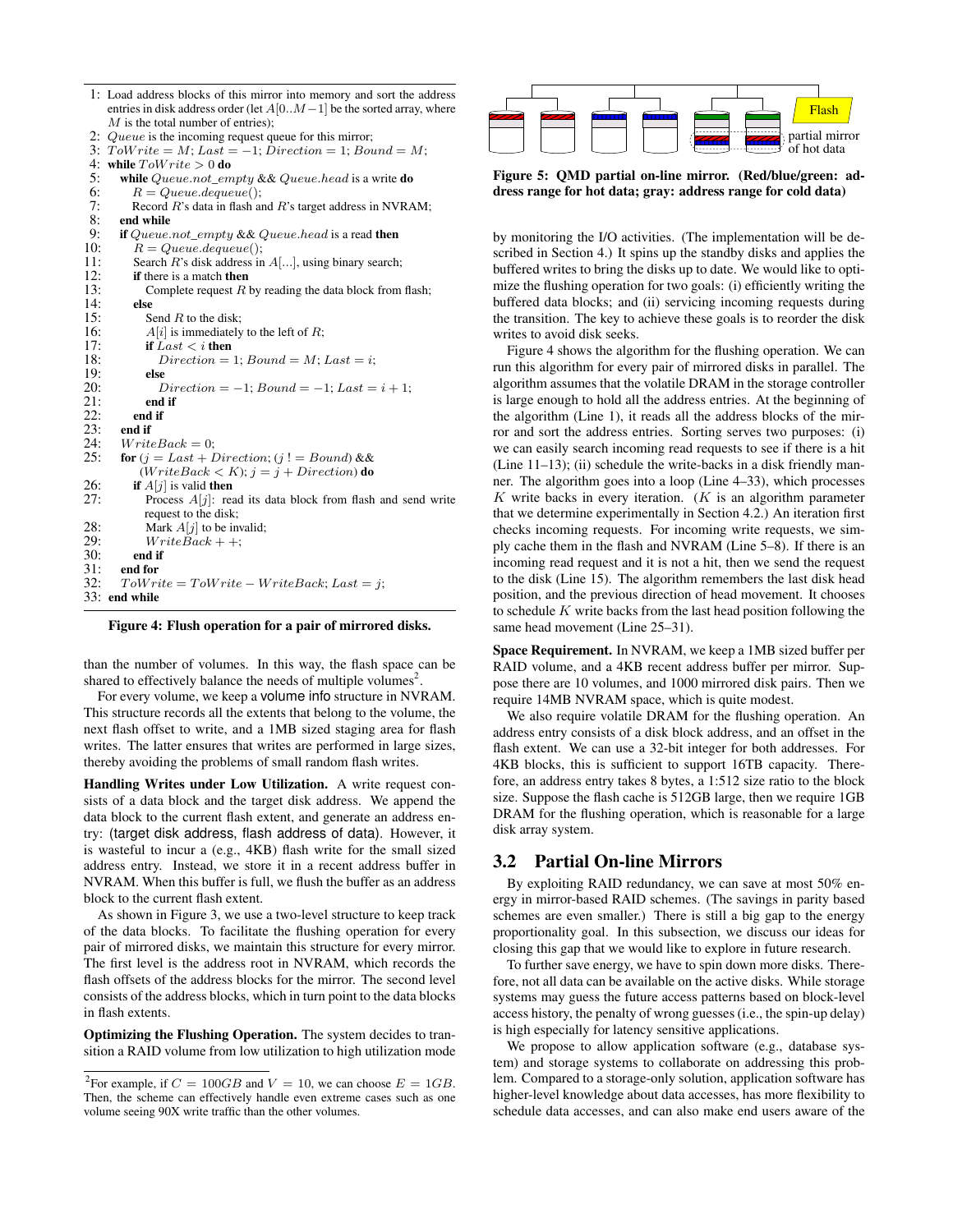relationship of energy consumption, performance, and data placement. We propose the following two interfaces between application software and storage systems:

- Software can divide the address range of a RAID volume into hot and cold address ranges, as shown in Figure 5. For example, DBMS can create a hot and a cold table spaces. It determines the temperature of database objects based on high-level knowledge of user workloads, then stores them in corresponding table spaces. DBMS may opt to expose the choices to the end users (e.g., DBMS admin) showing also the estimate energy costs and response times for query workloads. The storage system guarantees that data in the hot address range will always be available on active disks, while it may take a spin-up delay to access the cold data.
- Software can use an interface to query the status of a cold address range, i.e., whether a spin-up will be necessary to access it. Software may use this information to intelligently schedule its work. For example, if DBMS finds that a database query must access both hot and cold data, DBMS can choose to process the part of the query involving hot data first, and postpone accessing the cold data to hide the spin-up delay as much as possible.

Given the above collaboration, we can spin down disks based on the system utilization. If the system is utilized 50% or more, then we can exploit redundancy as described previously to spin down at most one disk per pair of mirror. If the system utilization is below 50%, we will spin down both disks in some mirrors. However, we must kept the hot data available on active disks.

As shown in Figure 5, we take advantage of the fact that disk capacity is often under utilized. In many important applications, such as OLTP, the number of disks is determined mainly by the performance requirement rather than capacity demands. Therefore, we can copy the hot data to the active mirror, essentially creating a mirrored copy of the hot data. In Figure 5, we plan to spin down the first and second pairs of mirrored disks, and keep the third pair active. Therefore, we copy their hot data to the third pairs of mirrored disks. We call this approach *partial on-line mirrors*.

This approach utilizes all disks under peak utilization, and is capable of spinning down almost all disks for saving energy for low utilization. One major cost is the overhead for copying the hot data. The copying may be improved in two ways. First, we can copy hot data and spin down the mirrors one mirror at a time. For example, in Figure 5, we can copy hot data from the first mirror then spin down it, before copying hot data from the second mirror. This saves energy during the copying process. Second, we may keep an old version of the hot data on the third mirror. Then the copying process needs to only update the old version, potentially avoiding significant fractions of data copying.

#### 4. EXPERIMENTAL EVALUATION

In this section, we present preliminary evaluation of our proposed QMD solution. In Section 4.1, we perform trace-based simulation study using real-world disk traces for quantifying the overall benefits of our solution in terms of energy savings, reduced spinup/down cycles, and impact on I/O performance. In Section 4.2, we perform real-machine experiments for understanding the benefits of the proposed flushing operation.

#### 4.1 Simulation Study

We implemented a trace driven RAID controller simulator to evaluate the effectiveness of QMD. We used three real workload

#### Table 1: QMD default simulator parameters.

| Parameter             | Default             | <b>Parameter</b>              | Default   |
|-----------------------|---------------------|-------------------------------|-----------|
|                       | value               |                               | value     |
| Disk block size       | 512B                | Flash read latency            | $65$ us   |
| RAID Stripe size      | 128KB               | Flash write latency           | $85$ us   |
| Power, under load     | 13.2W               | Flash read bandwidth          | 250MB/s   |
| Power, spinning idle  | 7.7W                | Flash write bandwidth         | 70MB/s    |
| Power, spun down      | 2.5W                | Epoch length                  | 1 sec     |
| Disk avg. seek time   | $3.5 \text{ ms}$    | Spin down utilization thld.   | 0.10      |
| Disk avg rot. latency | $2.0$ ms            | Spin down time threshold      | 30 epochs |
| Disk transfer rate    | 120MB/s             | Spin up utilization threshold | 0.25      |
| Spin up time          | 10.9 <sub>sec</sub> | Spin up time threshold        | 2 epochs  |
| Spin down time        | $1.5 \text{ sec}$   | Flash buffer size             | 16GB      |

traces on RAID10 systems and find that (i) significant energy savings can be achieved with minimal impact on response times, and (ii) increasing the non-volatile write buffer size can significantly reduce the number of disk spin down cycles during a trace.

Simulator Implementation. Our simulator uses block level I/O traces for its workloads. Traces must have four basic fields for each request: arrival time at the controller, read or write, start address, and size. For each request, the simulator progresses time up until the arrival time of the request, then maps the request or pieces of the request to appropriate disks and/or flash based on the current state of the system. When time has progressed to the point that a request at a disk (or flash) finishes, the controller is notified, and response time is taken to be the finish time of the last piece of a request minus the request's arrival time.

The default parameters for the simulator are shown in Table 1. The disk parameters are taken either from values measured in [16] or from the Hitachi Ultrastar 15K600 300GB enterprise drive spec sheet [8]. The flash parameters are taken from the Intel X-25M spec sheet [9].

Disks are not modeled in detail; access time is estimated as average rotational latency plus average seek time plus data transfer time. Sequential accesses are accounted for by removing rotational latency and seek time for accesses following the initial one. Flash access time is similarly modeled as flash read/write latency plus read/write transfer time, with latency removed for sequential accesses. Controller processing time is not accounted for, but is assumed to be insignificant.

Disk utilization is tracked in terms of epochs. Utilization is defined as the amount of time during an epoch a disk spent servicing requests, divided by the total length of the epoch. The threshold for a mirrored pair to transition to or from the low utilization state is set in terms of a utilization and a number of epochs. At the end of each epoch, the state of the system is evaluated to see if any disks should be transitioned to a different state. To transition to the low utilization state, a pair must be below the utilization threshold for the set number of epochs. A pair transitions to high utilization mode either when the utilization of the active disk exceeds its threshold for the set number of epochs, or the space used in the write buffer is above the buffer fill threshold.

Energy used by a hard disk during a trace is computed from the time spent in each of three states times the power used in each state. The states are spinning and serving requests, spinning but idle, and spun down. The energy used by the flash buffer is computed as the time spent idle and active times the power used in each state by the Intel X-25M. Energy savings for the whole system during a trace is computed as the percent difference in energy used when compared to a simulation with no energy savings enabled. The costs due to thermal power (i.e., cooling) are not considered but it is expected that spinning down disks will lead to additional energy savings because of reduced demand for running fans.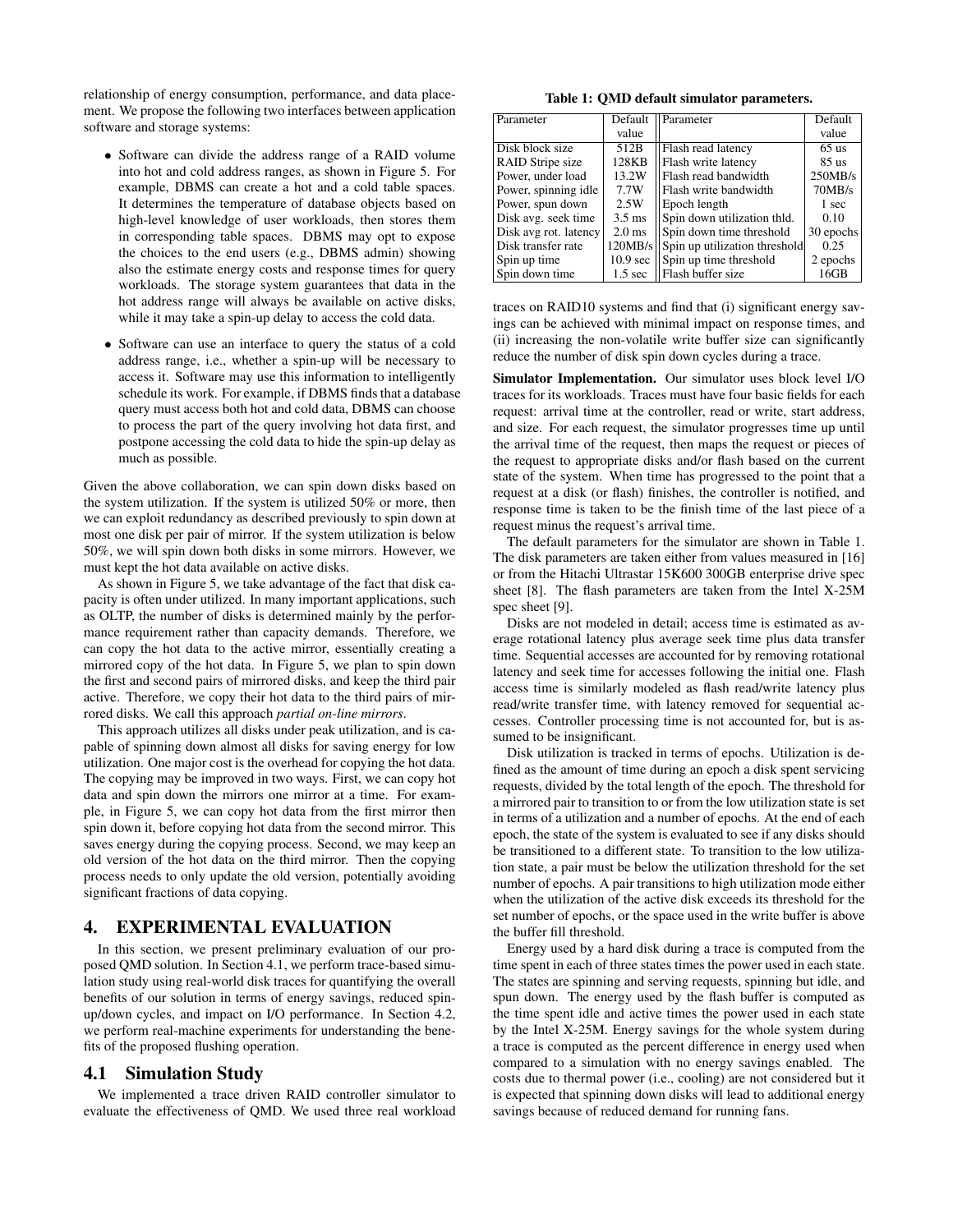Table 2: QMD overall energy savings potential.

| Trace file                                                             | Description        |        | Length Peak IO Energy<br>Rate | Savings |  |  |
|------------------------------------------------------------------------|--------------------|--------|-------------------------------|---------|--|--|
| cambridge-src1_1                                                       | enterprise server  | 7 days | 3.5k/s                        | 31%     |  |  |
| cambridge-usr2                                                         | enterprise server  | 7 days | 2.3k/s                        | 28%     |  |  |
| LiveMaps                                                               | global web service | 1 day  | 4.7k/s                        | 11%     |  |  |
| $\frac{600}{ }$<br>$\cdot$ $\cdot$ $\sim$ $\sim$ $\sim$ $\sim$ $\cdot$ |                    |        |                               |         |  |  |



Figure 6: Impact of number of disks on response time (cambridge-src1\_1)



Figure 7: Number of spin ups over 7 days varying buffer size (cambridge-src1\_1)

Real-World Traces. We use three real-world traces in our evaluation, as described in Table 2. The first two were recorded on servers in Microsoft Research Cambridge's enterprise data center, and we refer to them as cambridge-src1\_1 and cambridge-usr2. The two traces were taken over seven days. They exhibit clear diurnal usage patterns, with peaks during the day and long low utilization periods between them. (The two traces are described in more detail in [12].) The third trace was taken from production Microsoft LiveMaps backend servers over one day. As LiveMaps is a global web service, the third trace shows no diurnal pattern and has very spiky activity throughout the day with only very short low utilization periods.

To evaluate QMD on a given trace, we first perform a range of simulations varying the number of disks without QMD enabled to determine the appropriate number of disks to use for this trace. The number of disks is chosen as the point at which increasing the number further provides minimal response time improvements. This is illustrated in Figure 6. The 99.5th percentile, 99.9th percentile, and 99.95th percentile response times are shown as the number of disks increases for the trace cambridge-src1\_1. For this trace, we chose to use 28 disks for further experiments. We also use the simulation without QMD enabled to obtain a baseline energy usage which we use to determine the percent savings when QMD is enabled.

Overall Results. Our overall energy savings results for each trace are shown in Table 2. The energy savings ranges from about 31% in the best case to about  $11\%$  in the worst case. The cambridgesrc1\_1 trace benefits the most from QMD due to its strong diurnal usage pattern, and the cambridge-usr2 trace similarly has very long periods of low utilization. The LiveMaps server's trace has very



Figure 8: Cambridge-src1\_1 - Total IO and writes above, average number of disks spinning below.



Figure 9: cambridge-usr2 - Total IO and writes above, average number of disks spinning below.



Figure 10: LiveMaps - Total IO and writes above, average number of disks spinning below.

short low utilization periods, and therefore it is much more difficult for QMD to be effective.

Figure 8, 9, and 10 compare I/O request arrival rates and the average number of active disks over the duration of the traces for the three traces, cambridge-src1\_1, cambridge-usr2, and LiveMaps, respectively. The number of disks spinning ranges from 14 (half) during low utilization to 28 (all) during the peak utilization's. From the figures, we see that the spikes of the number of active disks correspond to the spikes in I/O arrival rates in Figure 8 and 9, indicating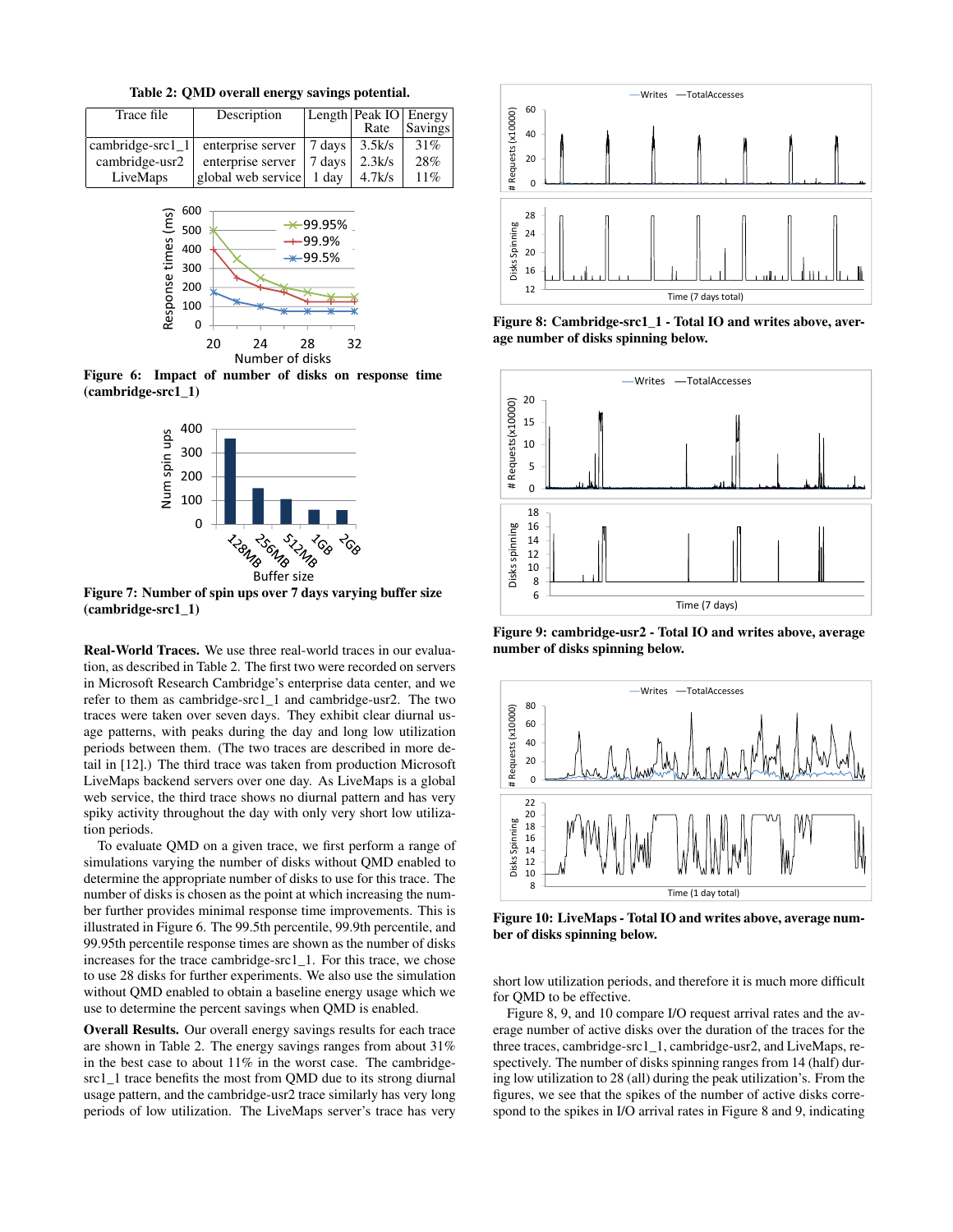

Figure 11: Cambridge-src1\_1 - Overall response time distribution left, close up of tail end of distribution right, both shown while varying spin up utilization threshold.



Figure 12: Cambridge-usr2 - Overall response time distribution left, close up of tail end of distribution right, both shown while varying spin up utilization threshold.



Figure 13: LiveMaps - Overall response time distribution left, close up of tail end of distribution right, both shown while varying spin up utilization threshold.

the effectiveness of QMD for the long periods of low utilization. In contrast, the LiveMaps trace sees bursty traffic with very short durations of low utilization periods, making it challenging to maintain response times and save energy at the same time.

Impact of Write Buffer Size on Spin-Up Cycles. Figure 7 shows the benefit, in terms of disk spin down/up cycles, as the buffer size increases for the trace cambridge-src1\_1. epochs. At 128MB buffer size, each disk is spun down an average of 360 times over the seven day trace. As the buffer size is increased to 2GB the number of spin down cycles is reduced to 60 for 7 days, about an 83% reduction. This meets our goal for a five year HDD lifespan.

Impact of QMD on I/O Response Times. Figures 11, 12, and 13 show the effect of QMD on the response time distributions for all three traces. Each figure shows histograms of response time distributions. The horizontal axis is the upper end of response time histogram buckets, and the vertical axis is the number of requests in each bucket. Each figure shows the response time distribution for the original case where QMD is not enabled, and three curves for QMD while varying the spin up utilization threshold.

The left graphs show the overall response time distributions. We see that there is almost no variation at this scale. This means that QMD has little impact for the majority of I/O requests. The right graphs examine more closely the tail end of the distributions. We see that if the spin up utilization threshold is set too high, the scheme can significantly increase the number of requests with very high response times for some workloads (e.g. threshold 0.6 in Figure 13). When the spin up utilization threshold is too high, disks wait too long to start spinning up as I/O arrival rate increases. The active disks get overloaded, and there are deep queues by the time the standby disks have been spun up. However, it is also clear that we can conservatively choose the spin up utilization threshold (which we did for Table 2) so that the response time distribution with QMD enabled almost perfectly follows the distribution with no QMD.

#### 4.2 Opportunity Study for Flushing Operation on Real Machine

Figure 14 shows the real machine experimental results on serving incoming requests while flushing buffered data blocks using the flushing algorithm in Figure 4. We ran the experiments on a Dell PowerEdge 1900 server equipped with two Quad-core 2.0GHz Intel Xeon E5335 CPUs and 8GB memory running 64-bit Ubuntu 9.04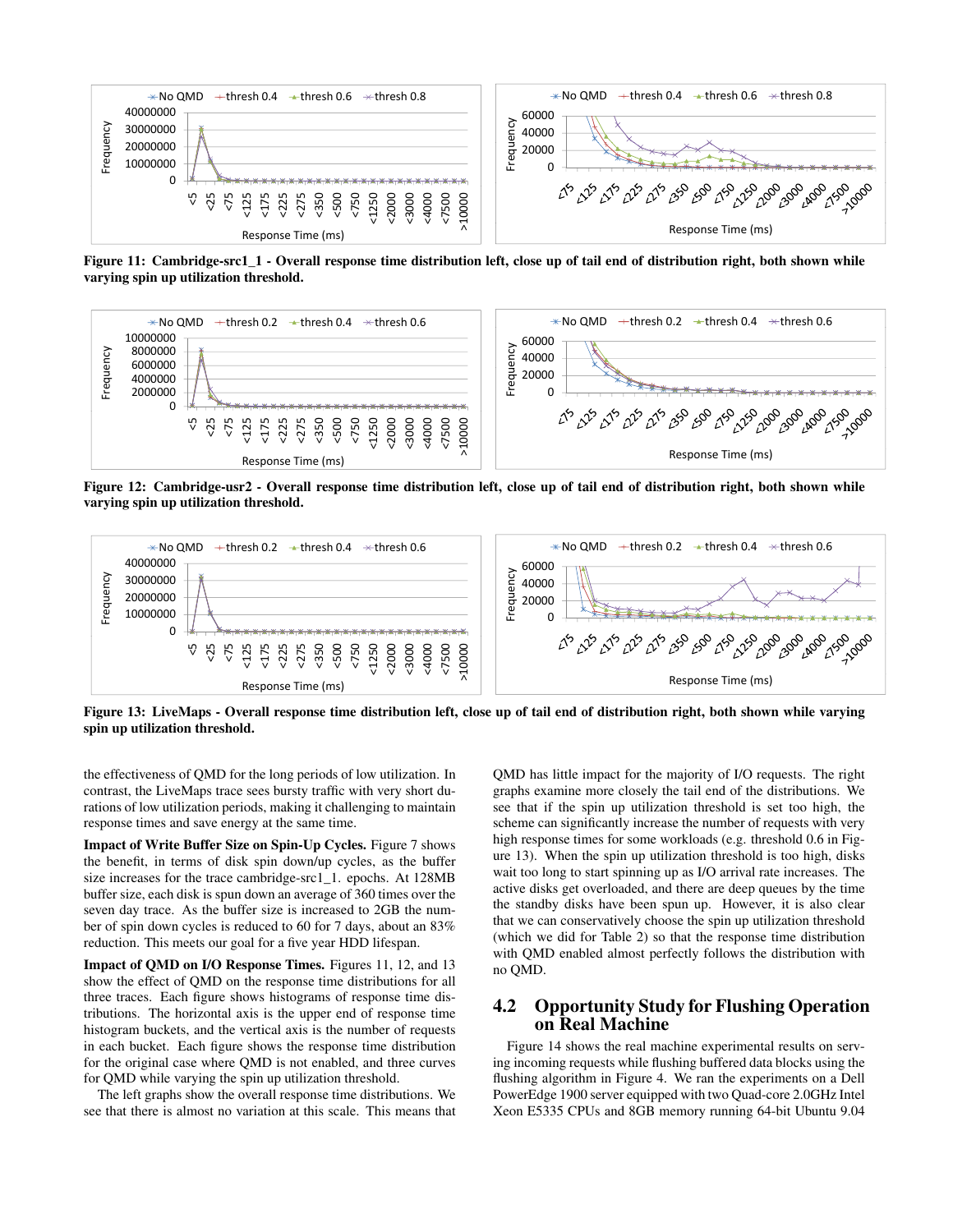

Figure 14: Opportunity study for serving incoming reads while flushing buffered writes as in the flushing algorithm in Figure 4.

server with Linux 2.6.28-17 kernel. We used a dedicated Seagate Barracuda ES.2 [21] enterprise-class drive (750GB, 7200 rpm) as the target disk. To model the buffered data blocks, we randomly generate 100,000 target addresses in the entire disk capacity range. We modeled the worst case for incoming requests: Every iteration in the algorithm processes an incoming read request. The read target addresses are randomly generated. All disk reads and writes are 8KB sized. Every experiment performed all the 100,000 writes.

We vary the number of write backs per iteration (i.e. parameter  $K$ ) on the X axis in Figure 14. On the Y axis, we report IOs per second normalized to the read-only and write-back-only performance, respectively. We see that as  $K$  increases, write-back performance increases while read performance decreases gracefully. For example, at  $K = 2$ , the algorithm achieve 54% of the peak read and 25% of the peak write performance. At  $K = 10$ , the algorithm achieve 25% of the peak read, and 48% of the peak write performance. Our algorithm schedules write backs whose target addresses are close to every read request for reducing disk seek overhead. Using the measurements, a storage system can choose a  $K$  that balances the write-backs and incoming request handling for given targets of system loads and write-back times.

### 5. RELATED WORK

Exploiting Redundancy for Saving Disk Energy. As described in Section 1, several previous studies proposed to exploit redundancy in data storage systems to save energy. EERAID [11] and RIMAC [24] exploited redundancy in RAID arrays for saving energy. They focused on request scheduling and storage cache designs. Diverted Access[16] exploited redundancy in a more general form, where storage systems store (encoded) data in  $n$  fragments, and every subset of m fragments can be used to reconstruct the data. However, these previous proposals suffer from two problems: (i) Limited NVRAM capacity forces disks to be frequently spun up/down, which impacts their lifetimes; and (ii) there is still a significant gap to achieve the ideal goal of energy proportionality. In this paper, we exploited flash as a larger non-volatile write cache to address (i). For (ii), we proposed partial online mirror and a collaboration interface between storage systems and upper-level software for spinning down more disks while limiting performance impacts.

Migrating or Copying Data for Saving Disk Energy. MAID [6] maintains a large number of disks in standby mode for archival purpose. A disk is spun up on demand for serving a request. To reduce the accesses to standby disks, MAID uses a small number of disks to cache recently used data. PDC [15] migrates frequently used data to a subset of all the disks so that other disks can be spun down. In this paper, we exploit both redundancy and data migration for achieving energy proportionality. In addition, we propose to expose energy state information to upper-level software (e.g., database systems) so that they can collaborate to hide the spin-up delays for accessing the cold data.

Exploiting Flash as Write Buffers. Schindler et al. proposed to use flash as a write cache to optimize storage access patterns that consist of large sequential reads and random writes [17]. Chen et al. exploited a flash-based cache for enabling online updates in data warehouses [3]. While both studies maintain the efficiency of sequential reads in face of random writes, their focuses are quite different. Chen et al. developed a MaSM algorithm, for supporting fine-grain database record updates, minimizing memory footprint and flash writes, and supporting ACID properties [3]. On the other hand, storage systems see only block-sized I/Os and do not require ACID, which simplify the flash management in Schindler et al.'s solution. Instead, they focus on efficiently migrating the cached writes back to disks in the middle of large sequential read operations [17]. In this paper, we also exploit flash as a write cache, but for a very different purpose: significantly increasing the size of the non-volatile write cache for reducing the number of spin-up/down cycles for disks in energy-efficient disk arrays.

Efficient Disk Access Patterns. Sequential accesses and random accesses are the two access patterns that are studied most for disks. Because of their mechanical properties, HDDs achieve peak bandwidth for sequential access patterns but have poor performance for random accesses. In between these two extremes, previous work studied other efficient access patterns for modern disks. Schlosser et al. exploited the semi-sequential pattern and short seeks for multidimensional data layout on disks [18]. On modern disks, short seeks up to a certain number of disk tracks take similar time. A list of disk blocks on different disk tracks satisfies the semi-sequential pattern if the next block on the list can be accessed without rotational delay after seeking from the previous block. Combining these two features, Schlosser et al. identified that from any given disk blocks, there is a set of disk blocks, called adjacent blocks, that can be accessed with equally small cost. Then, they placed multidimensional data using adjacent blocks for efficient accesses in every dimension. Schindler et al. studied proximal I/Os for combining random writes into large sequential reads [17]. Proximal I/Os are a set of I/O requests with addresses close to one another. Modern disks can handle these I/Os with minimal seek overhead. Similar to both of the studies, we also aim to reduce disk seeks by scheduling I/Os with close addresses, but for a quite different workload: flushing a large number of buffered writes to disks while serving (random) incoming requests. Our proposal balances the two activities, and supports performance tuning based on a simple parameter, the number of write backs performed between two incoming requests.

#### 6. CONCLUSION

In this paper, we investigated energy efficiency for HDD-based data storage in general and RAID systems in particular. We proposed QMD (Quasi Mirrored Disks) to effectively leverage redundancy in storage systems and flash to save significant energy. We demonstrated this through simulation using real-world workloads, including systems that experience long periods of low utilization, i.e. due to diurnal usage patterns. With a sufficiently large nonvolatile write buffer, the number of spin down cycles for disks can be kept within the average lifetime limit specified by manufacturers. Moreover, we can choose conservative parameters (e.g., spinup utilization threshold) so that QMD can achieve the energy savings with negligible impact on I/O response times.

We find that exploiting redundancy alone still leaves a big gap to the energy proportionality goal. As future research, we propose two interfaces that allow applications and storage systems to collaborate for further saving energy, and Partial On-line Mirrors for effectively taking advantage of the interfaces.